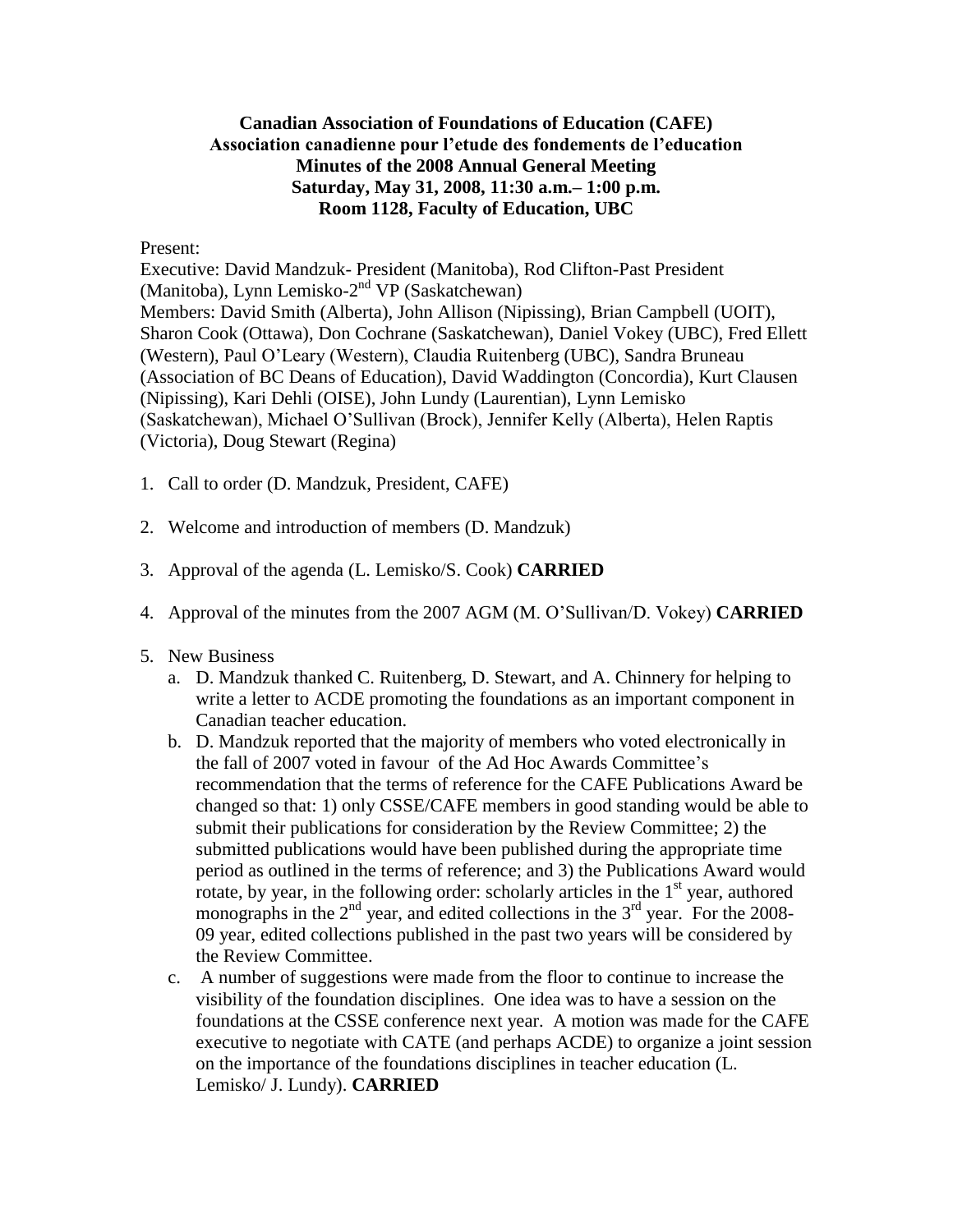- d. A discussion about how to better support graduate students in the foundations then ensued. A motion was then made to have a graduate student work with the 2<sup>nd</sup> VP (Programme) on planning for next year to ensure that graduate students become more involved at next year's conference. Potential topics might include: 1) the academic job search, 2) mentoring, and 3) receiving formative feedback on papers (J. Lundy/M. O'Sullivan). **CARRIED**
- e. The discussion on how to better promote the foundations disciplines continued. A motion was then made that CAFE sponsor a joint round-table with CPES and CHEA on teaching and research in the foundations across Canada (D. Cochrane/D. Stewart) **CARRIED**
- 6. Reports
	- a. D. Mandzuk presented a short President's report reviewing his activities for the year (mentioned above).
	- b. L. Lemisko,  $2<sup>nd</sup>$  Vice President, reported that 56 papers had been accepted and organized into 14 sessions, which was about 1/3 more papers in the same number of sessions than the year before.
	- c. D. Mandzuk reported for the Secretary-Treasurer, N. Piquemal, who was unable to attend, that the bank balance is \$1,341.62. More details were provided in the written report, which is appended.
	- d. S. Van Nuland provided a written report on the New Scholars' Fund committee.
	- e. S. Cook reported on the CJE Board. There has been an increase in the number of articles submitted to the CJE, but there are still a number of articles waiting to be published. A number of special issues will be published over the next year. A different format for the journal is being considered.
	- f. Constituent Groups
		- 1. W. Okshevsky, President of CPES was not present but his written report was received.
		- 2. S. Cook presented an oral report for CHEA that was received.
		- 3. B. Campbell presented an oral report for Socinet that was received.
- 7. New business
	- a. R. Clifton and J. Lundy nominated M. O'Sullivan as  $1<sup>st</sup>$  Vice President. **CARRIED**
	- b. L. Lemisko and D. Vokey nominated K. Clausen as  $2^{nd}$  Vice President, Program Chair for the next CSSE Conference. **CARRIED**
	- c. L. Lemisko and S. Cook nominated D. Mandzuk as President for an additional year. **CARRIED**
	- d. D. Mandzuk and S. Cook nominated N. Piquemal as Secretary Treasurer for an additional year. **CARRIED**
	- e. D. Mandzuk reported for N. Piquemal on this year's authored monograph award. The award was presented to David Geoffrey Smith for a chapter entitled, '…The Farthest West is but the Farthest East': The Long Way of Oriental/Occidental Engagement published in Smith, D. (2006). *Trying to Teach in a Season of Great Untruth: Globalization, Empire, and the Crises of Pedagogy.* Rotterdam, Netherlands: Sense Publishers. David Smith received the award and was congratulated on his achievement.